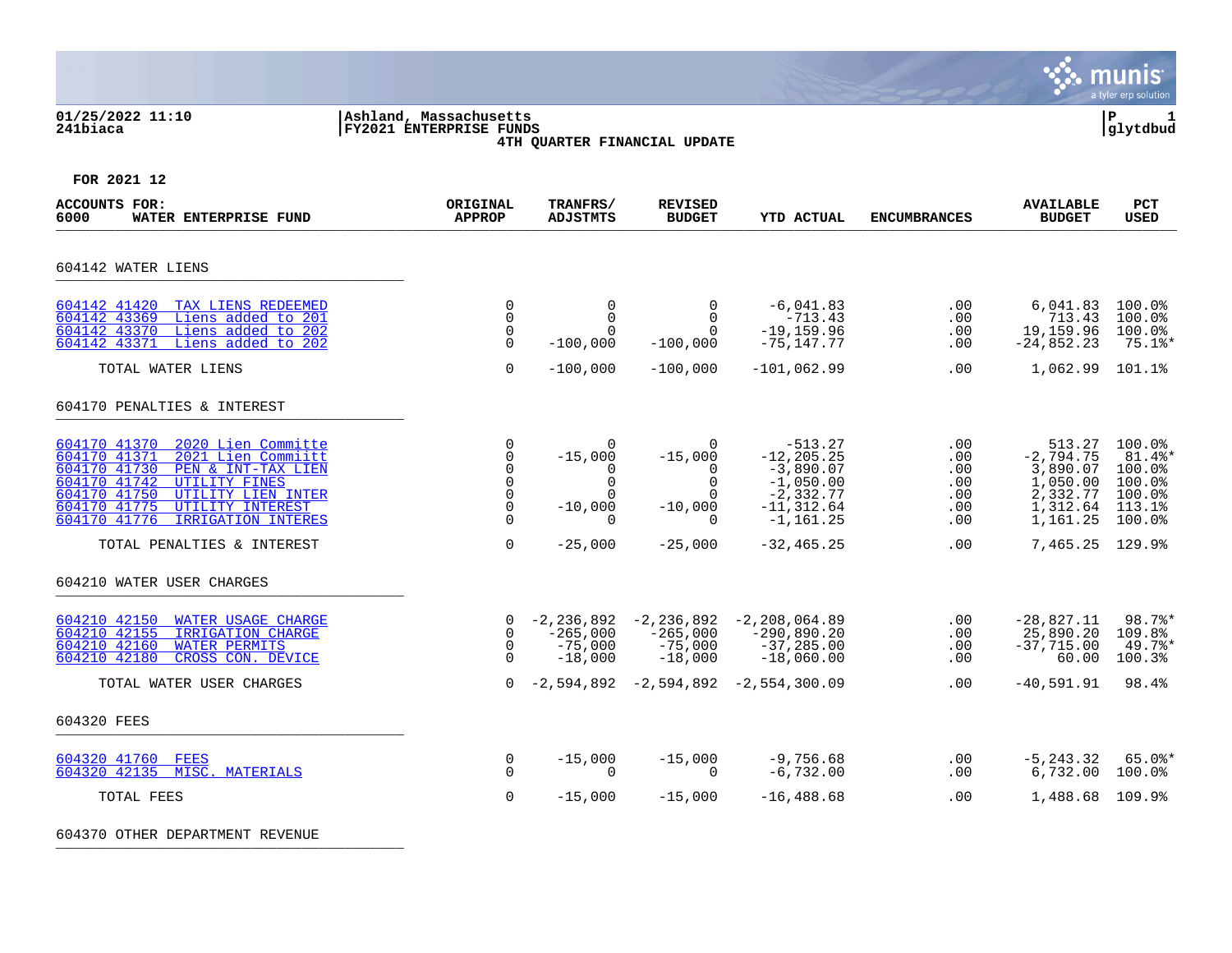#### **01/25/2022 11:10 |Ashland, Massachusetts |P 2 241biaca |FY2021 ENTERPRISE FUNDS |glytdbud 4TH QUARTER FINANCIAL UPDATE**



| ACCOUNTS FOR:<br>6000<br>WATER ENTERPRISE FUND                                                                                    | ORIGINAL<br><b>APPROP</b>                                                                                                                                                                                                                                                                                                                             | TRANFRS/<br><b>ADJSTMTS</b>                               | <b>REVISED</b><br><b>BUDGET</b>       | <b>YTD ACTUAL</b>                                | <b>ENCUMBRANCES</b>                                    | <b>AVAILABLE</b><br><b>BUDGET</b>             | <b>PCT</b><br><b>USED</b>            |
|-----------------------------------------------------------------------------------------------------------------------------------|-------------------------------------------------------------------------------------------------------------------------------------------------------------------------------------------------------------------------------------------------------------------------------------------------------------------------------------------------------|-----------------------------------------------------------|---------------------------------------|--------------------------------------------------|--------------------------------------------------------|-----------------------------------------------|--------------------------------------|
|                                                                                                                                   |                                                                                                                                                                                                                                                                                                                                                       |                                                           |                                       |                                                  |                                                        |                                               |                                      |
| 604370 43765 RENEWABLE ENERGY C                                                                                                   | $\Omega$                                                                                                                                                                                                                                                                                                                                              | $\mathbf 0$                                               | $\Omega$                              | $-875.61$                                        | .00                                                    |                                               | 875.61 100.0%                        |
| TOTAL OTHER DEPARTMENT REVENUE                                                                                                    | $\mathbf 0$                                                                                                                                                                                                                                                                                                                                           | $\mathbf 0$                                               | $\Omega$                              | $-875.61$                                        | .00                                                    |                                               | 875.61 100.0%                        |
| 60450 WATER ENTERPRISE                                                                                                            |                                                                                                                                                                                                                                                                                                                                                       |                                                           |                                       |                                                  |                                                        |                                               |                                      |
| 60450 51130 PERMANENT POS.                                                                                                        | 472,856                                                                                                                                                                                                                                                                                                                                               | $\overline{0}$<br>$\mathbf 0$<br>$\Omega$<br>$\mathsf{O}$ | 472,856<br>40,000<br>12,500<br>2,500  | 467,707.03<br>31,010.99<br>10,762.13<br>2,908.00 | .00<br>.00<br>.00<br>.00                               | 5,148.97<br>8,989.01<br>1,737.87<br>$-408.00$ | 98.9%<br>77.5%<br>86.1%<br>$116.3$ * |
| 60450 52410<br>MAINT. SERVICE CONT                                                                                                |                                                                                                                                                                                                                                                                                                                                                       | $\Omega$<br>$\Omega$<br>20,000<br>0                       | 2,450<br>5,100<br>230,000<br>10,000   | 3,310.41<br>4,246.26<br>223,813.42<br>3,745.06   | .00<br>785.00<br>$\sim$ .00<br>$2,000.00$<br>15,499.00 | $-860.41$<br>68.74<br>6,186.58<br>4,254.94    | 135.1%*<br>98.7%<br>97.3%<br>57.5%   |
| $\frac{60450}{60450}$ 52450<br>CONTRACTED SERVICES<br>60450 52469<br>MWPAT ADMIN. FEES<br><b>COVID-19 EXPENSES</b><br>60450 52665 | $\begin{array}{cc} \frac{\sqrt{16}}{1000} & 310,0000\\ \frac{\sqrt{16}}{25} & 210,0000\\ \frac{\sqrt{16}}{25} & 10,0000\\ \frac{\sqrt{16}}{25} & 10,0000\\ \frac{\sqrt{16}}{25} & 1,0000\\ \frac{\sqrt{16}}{25} & 5,0000\\ \frac{\sqrt{16}}{25} & 5,0000\\ \frac{\sqrt{16}}{25} & 5,0000\\ \frac{\sqrt{16}}{25} & 5,0000\\ \frac{\sqrt{16}}{25} & 7,$ | $\mathbf 0$<br>$\Omega$<br>$\Omega$                       | 800,000<br>$\overline{0}$<br>$\Omega$ | 784,772.81<br>$-80.62$<br>.00                    | .00<br>.00                                             | $-271.81$<br>80.62<br>.00                     | $100.0$ *<br>100.0%<br>.0%           |
| 60450 52710<br>OFFICE EQUIP LEASE<br>60450 52720<br>RADIO EOUIP REPAIR/<br>60450 53410<br>TELEPHONE EXPENSE                       |                                                                                                                                                                                                                                                                                                                                                       | $\overline{0}$<br>$\mathbf 0$<br>$\Omega$                 | 1,000<br>300<br>5,000                 | 876.71<br>53.46<br>5,035.29                      | .00<br>.00<br>.00                                      | 123.29<br>246.54<br>$-35.29$                  | 87.7%<br>17.8%<br>100.7%*            |
| 60450 53800<br>OTHER PURCHASED SER<br>60450 54000<br><b>SUPPLIES</b><br>60450 54150<br>POSTAGE \$/STAMPS/RE                       |                                                                                                                                                                                                                                                                                                                                                       | 1,000<br>0                                                | 11,000<br>5,000<br>1,400              | 10,895.99<br>3,706.70<br>119.73                  | .00<br>.00<br>400.00                                   | 104.01<br>1,293.30<br>880.27                  | 99.1%<br>74.1%<br>37.1%              |
| 60450 54200<br>OFFICE SUPPLIES<br>60450 54400<br>AUTO PARTS & SUPPLI<br>60450 54450<br>TOOLS / HARDWARE                           |                                                                                                                                                                                                                                                                                                                                                       | $\mathbf 0$<br>$\overline{0}$<br>$\mathsf{O}$             | 500<br>8,000<br>5,000                 | 221.34<br>6,980.14<br>1,675.77                   | .00<br>950.00<br>2,450.00                              | 278.66<br>69.86<br>874.23                     | 44.3%<br>99.1%<br>82.5%              |
| 60450 54600<br>REFERENCE BOOKS/MAT<br>60450 54700<br><b>CHEMICALS/TREATMENT</b><br>60450 54720<br>ASPHALT, HOT-TOP                |                                                                                                                                                                                                                                                                                                                                                       | $\mathbf 0$<br>$\mathbf 0$<br>$\Omega$                    | <sup>150</sup><br>65<br>7,500         | .00<br>.00<br>7,282.50                           | .00<br>.00                                             | 150.00<br>65.00<br>217.50                     | .0%<br>.0%<br>97.1%                  |
| 60450 54730<br>GRAVEL, LOAM, MULCH<br>60450 54740<br>WATER-WORKS SUPPLIE                                                          |                                                                                                                                                                                                                                                                                                                                                       | $\mathsf{O}$<br>$\Omega$                                  | 5,000<br>75,000                       | 4,563.22<br>76,294.86                            | 00 :<br>00 .<br>00 . 90 , 9                            | 436.78<br>$-11, 194.86$                       | 91.3%<br>114.9%*<br>76.6%            |
| 60450 55800<br>MISC. SUPPLIES<br>60450 56965<br>REPAIRS & MAINTENAN<br>60450 57000<br>OTHER CHARGES                               |                                                                                                                                                                                                                                                                                                                                                       | 0<br>$-20,000$<br>$\Omega$                                | 9,700<br>$\overline{0}$<br>5,000      | 7,428.18<br>.00<br>4,189.84                      | .00<br>.00<br>.00                                      | 2,271.82<br>.00<br>810.16                     | .0%<br>83.8%                         |
| TRAVEL EXPENSES<br>60450 57300<br>DUES & MEMBERSHIPS<br>60450 57400<br>TRAINING/CONF./COUR                                        |                                                                                                                                                                                                                                                                                                                                                       | $\mathbf 0$<br>$\Omega$<br>$-1,000$                       | 100<br>1,000<br>4,000                 | 8.31<br>400.75<br>2,542.00                       | .00<br>.00<br>500.00                                   | 91.69<br>599.25<br>958.00                     | 8.3%<br>40.1%<br>76.1%               |
| EXPENSE CONTINGENCY<br>60450 57861<br>60450 58000<br>CAPITAL OUTLAY<br>60450 59100<br>SHORT TERM LOAN INT                         |                                                                                                                                                                                                                                                                                                                                                       | $\Omega$<br>$\mathbf 0$<br>$\Omega$                       | 5,000<br>493,500<br>$\overline{0}$    | .00<br>331,649.21<br>49,718.02                   | .00<br>$\frac{1}{247}$ ,<br>247,015.96<br>.00          | 5,000.00<br>$-85, 165, 17$<br>$-49,718.02$    | .0%<br>117.3%*<br>$100.0$ *          |
| 60450 59150<br>PRINCIPAL LONG TERM                                                                                                |                                                                                                                                                                                                                                                                                                                                                       | $\Omega$                                                  | 654,494                               | 468,082.18                                       | .00                                                    | 186, 411.82                                   | 71.5%                                |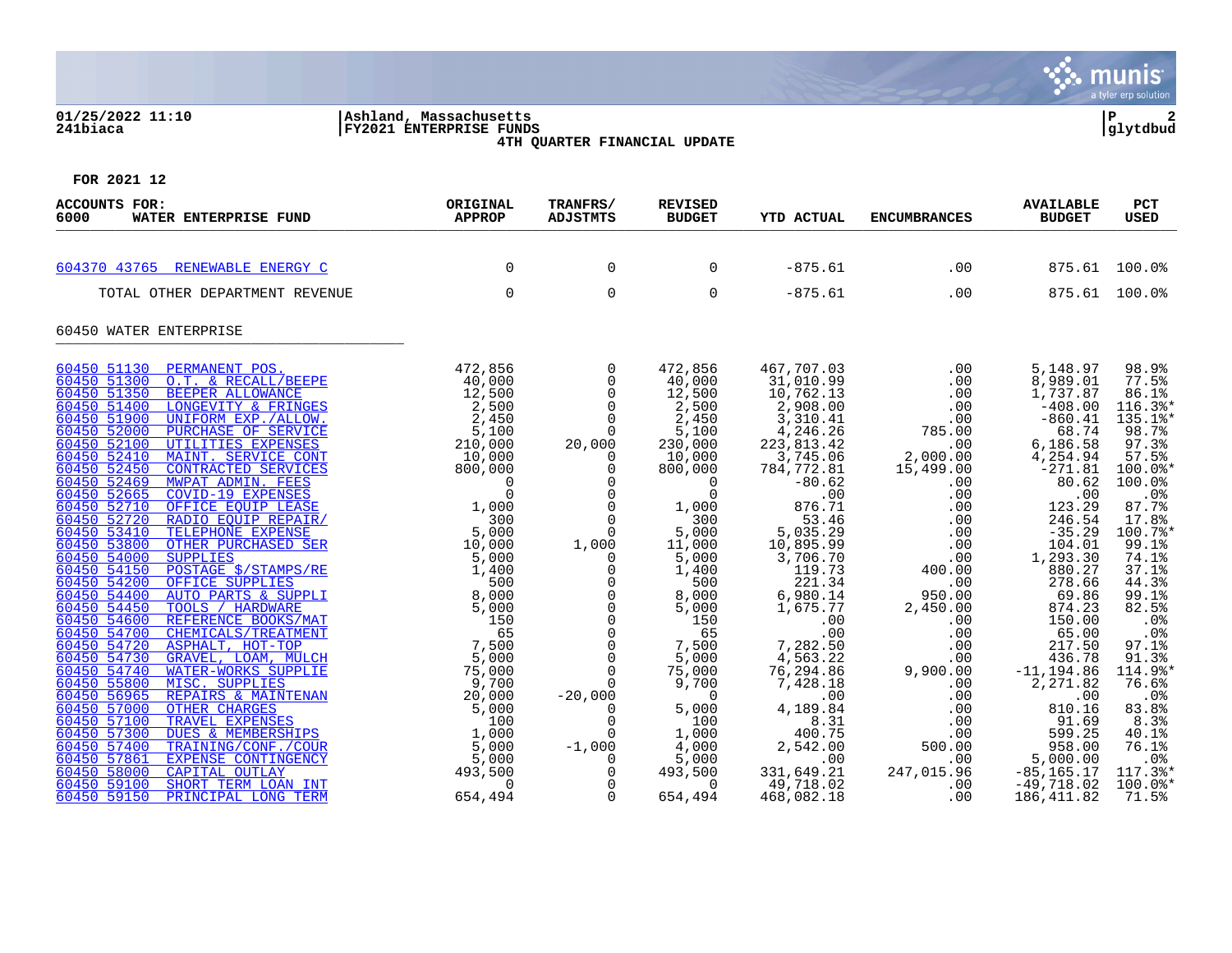

# **01/25/2022 11:10 |Ashland, Massachusetts |P 3 241biaca |FY2021 ENTERPRISE FUNDS |glytdbud**



**4TH QUARTER FINANCIAL UPDATE**

| <b>ACCOUNTS FOR:</b><br>6000<br>WATER ENTERPRISE FUND                  | ORIGINAL<br><b>APPROP</b> | TRANFRS/<br>ADJSTMTS | <b>REVISED</b><br><b>BUDGET</b> | <b>YTD ACTUAL</b>               | <b>ENCUMBRANCES</b> | <b>AVAILABLE</b><br><b>BUDGET</b> | PCT<br>USED     |
|------------------------------------------------------------------------|---------------------------|----------------------|---------------------------------|---------------------------------|---------------------|-----------------------------------|-----------------|
| 60450 59250<br>INTEREST ON NOTES<br>60450 59710<br>TRANSFER TO GENERAL | 41,344<br>257,933         | 0<br>$\mathbf 0$     | 41,344<br>257,933               | 15,520.14<br>257,933.00         | .00<br>.00          | 25,823.86<br>.00                  | 37.5%<br>100.0% |
| TOTAL WATER ENTERPRISE                                                 | 3,172,392                 | 0                    | 3,172,392                       | 2,787,372.83                    | 279,499.96          | 105,519.21                        | 96.7%           |
| 604990 WATER ENTERPRISE FUND                                           |                           |                      |                                 |                                 |                     |                                   |                 |
| 604990 49905 USE OF RETAINED EA                                        | $\mathbf 0$               | $-162,500$           | $-162,500$                      | $-162,500.00$                   | .00                 | .00                               | 100.0%          |
| TOTAL WATER ENTERPRISE FUND                                            | 0                         | $-162,500$           | $-162,500$                      | $-162,500.00$                   | .00                 | .00                               | $100.0$ %       |
| 60602 WATER TR/WELL EXP 15 5/                                          |                           |                      |                                 |                                 |                     |                                   |                 |
| 60602 42194 TOWN OF HOPKINTON C                                        | $\mathbf 0$               | $-275,000$           | $-275,000$                      | $-238,579.04$                   | .00                 | $-36, 420.96$                     | 86.8%*          |
| TOTAL WATER TR/WELL EXP 15 5/                                          | 0                         | $-275,000$           | $-275,000$                      | $-238,579.04$                   | .00                 | $-36, 420.96$                     | 86.8%           |
| TOTAL WATER ENTERPRISE FUND                                            | 3,172,392                 | $-3, 172, 392$       | $\mathbf{0}$                    | $-318,898.83$                   | 279,499.96          | 39,398.87                         | 100.0%          |
| TOTAL REVENUES<br>TOTAL EXPENSES                                       | 0<br>3, 172, 392          | -3,172,392<br>0      | -3,172,392<br>3,172,392         | $-3,106,271.66$<br>2,787,372.83 | .00<br>279,499.96   | $-66, 120.34$<br>105,519.21       |                 |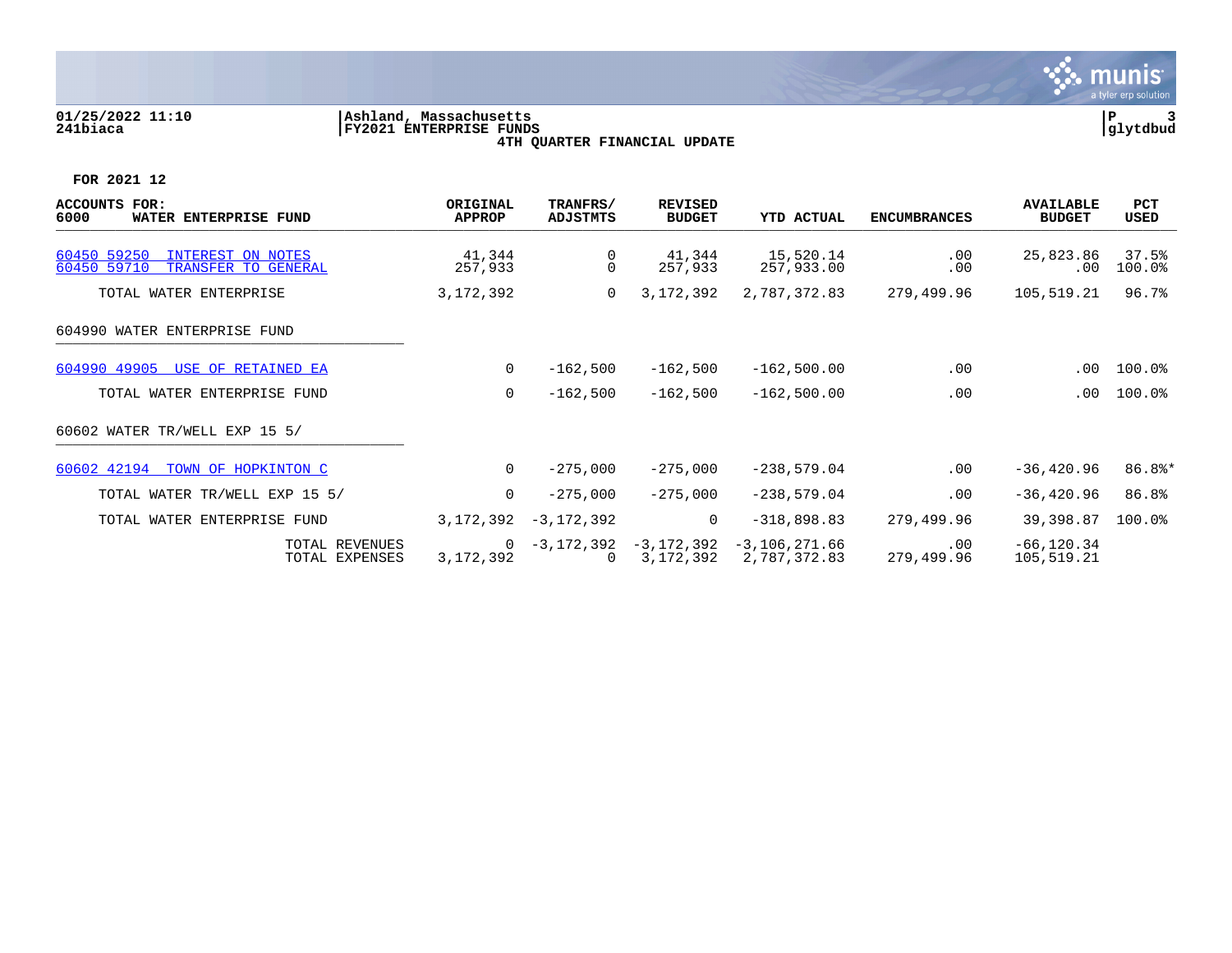#### **01/25/2022 11:10 |Ashland, Massachusetts |P 4 241biaca |FY2021 ENTERPRISE FUNDS |glytdbud 4TH QUARTER FINANCIAL UPDATE**



| <b>ACCOUNTS FOR:</b><br>6100<br>SEWER ENTERPRISE FUND                                                                                                                                                                  | ORIGINAL<br><b>APPROP</b>                                    | TRANFRS/<br><b>ADJSTMTS</b>                                              | <b>REVISED</b><br><b>BUDGET</b>                                                | <b>YTD ACTUAL</b>                                                                           | <b>ENCUMBRANCES</b>                    | <b>AVAILABLE</b><br><b>BUDGET</b>                                                   | <b>PCT</b><br><b>USED</b>                            |
|------------------------------------------------------------------------------------------------------------------------------------------------------------------------------------------------------------------------|--------------------------------------------------------------|--------------------------------------------------------------------------|--------------------------------------------------------------------------------|---------------------------------------------------------------------------------------------|----------------------------------------|-------------------------------------------------------------------------------------|------------------------------------------------------|
| 614142 SEWER LIENS                                                                                                                                                                                                     |                                                              |                                                                          |                                                                                |                                                                                             |                                        |                                                                                     |                                                      |
| 614142 41420<br>TAX LIENS REDEEMED<br>Liens added to 201<br>614142 43369<br>Liens added to 202<br>614142 43370<br>614142 43371<br>Liens added to 202                                                                   | 0<br>$\mathbf 0$<br>0<br>$\Omega$                            | $\overline{0}$<br>$\Omega$<br>$\Omega$<br>$-280,000$                     | 0<br>$\Omega$<br>$\Omega$<br>$-280,000$                                        | $-17, 155.75$<br>$-2,328.46$<br>$-43,564.97$<br>$-180, 325.92$                              | .00<br>.00<br>.00<br>.00               | 17,155.75<br>2,328.46<br>43,564.97<br>$-99,674.08$                                  | 100.0%<br>100.0%<br>100.0%<br>$64.4$ %*              |
| TOTAL SEWER LIENS                                                                                                                                                                                                      | $\Omega$                                                     | $-280,000$                                                               | $-280,000$                                                                     | $-243, 375.10$                                                                              | .00                                    | $-36,624.90$                                                                        | 86.9%                                                |
| 614170 PENALTIES & INTEREST                                                                                                                                                                                            |                                                              |                                                                          |                                                                                |                                                                                             |                                        |                                                                                     |                                                      |
| 614170 41370<br>2020 Lien Committe<br>614170 41371<br>2021 Lien Commiitt<br>614170 41730<br>PEN & INT-TAX LIEN<br>614170 41750<br>UTILITY LIEN INTER<br>614170 41775<br>UTILITY INTEREST<br>TOTAL PENALTIES & INTEREST | 0<br>0<br>$\mathbf 0$<br>$\mathbf 0$<br>$\Omega$<br>$\Omega$ | $\Omega$<br>$-35,000$<br>$-10,000$<br>$\Omega$<br>$-25,000$<br>$-70,000$ | $\Omega$<br>$-35,000$<br>$-10,000$<br>$\overline{0}$<br>$-25,000$<br>$-70,000$ | $-980.82$<br>$-29,772.64$<br>$-6, 107.35$<br>$-6,085.11$<br>$-31, 198, 86$<br>$-74, 144.78$ | .00<br>.00<br>.00<br>.00<br>.00<br>.00 | 980.82<br>$-5, 227.36$<br>$-3,892.65$<br>6,085.11<br>6,198.86<br>4, 144. 78 105. 9% | 100.0%<br>$85.1$ %*<br>$61.1$ %*<br>100.0%<br>124.8% |
| 614210 SEWER USER CHARGES                                                                                                                                                                                              |                                                              |                                                                          |                                                                                |                                                                                             |                                        |                                                                                     |                                                      |
| 614210 42100 SEWER USER CHARGES                                                                                                                                                                                        |                                                              |                                                                          |                                                                                | $0 -5, 234, 056 -5, 234, 056 -5, 758, 233.88$                                               | .00                                    | 524, 177.88 110.0%                                                                  |                                                      |
| TOTAL SEWER USER CHARGES                                                                                                                                                                                               |                                                              |                                                                          |                                                                                | $0 -5, 234, 056 -5, 234, 056 -5, 758, 233.88$                                               | .00                                    | 524, 177.88 110.0%                                                                  |                                                      |
| 614240 SEWER COMMITTED INTERES                                                                                                                                                                                         |                                                              |                                                                          |                                                                                |                                                                                             |                                        |                                                                                     |                                                      |
| 614240 41670<br>2020 Committed Int<br>614240 41671<br>2021 Committed Int                                                                                                                                               | $\Omega$<br>$\Omega$                                         | $\Omega$<br>$-25,000$                                                    | $\Omega$<br>$-25,000$                                                          | $-1, 155.93$<br>$-17, 197, 60$                                                              | .00<br>.00                             | 1,155.93<br>$-7.802.40$                                                             | 100.0%<br>68.8%*                                     |
| TOTAL SEWER COMMITTED INTERES                                                                                                                                                                                          | $\Omega$                                                     | $-25,000$                                                                | $-25,000$                                                                      | $-18, 353.53$                                                                               | $.00 \,$                               | $-6,646.47$                                                                         | 73.4%                                                |
| 61440 SEWER ENTERPRISE                                                                                                                                                                                                 |                                                              |                                                                          |                                                                                |                                                                                             |                                        |                                                                                     |                                                      |
| 61440 51130 PERMANENT POS.                                                                                                                                                                                             | 472,856                                                      | $\overline{0}$                                                           | 472,856                                                                        | 453,460.66                                                                                  | .00                                    | 19,395.34                                                                           | 95.9%                                                |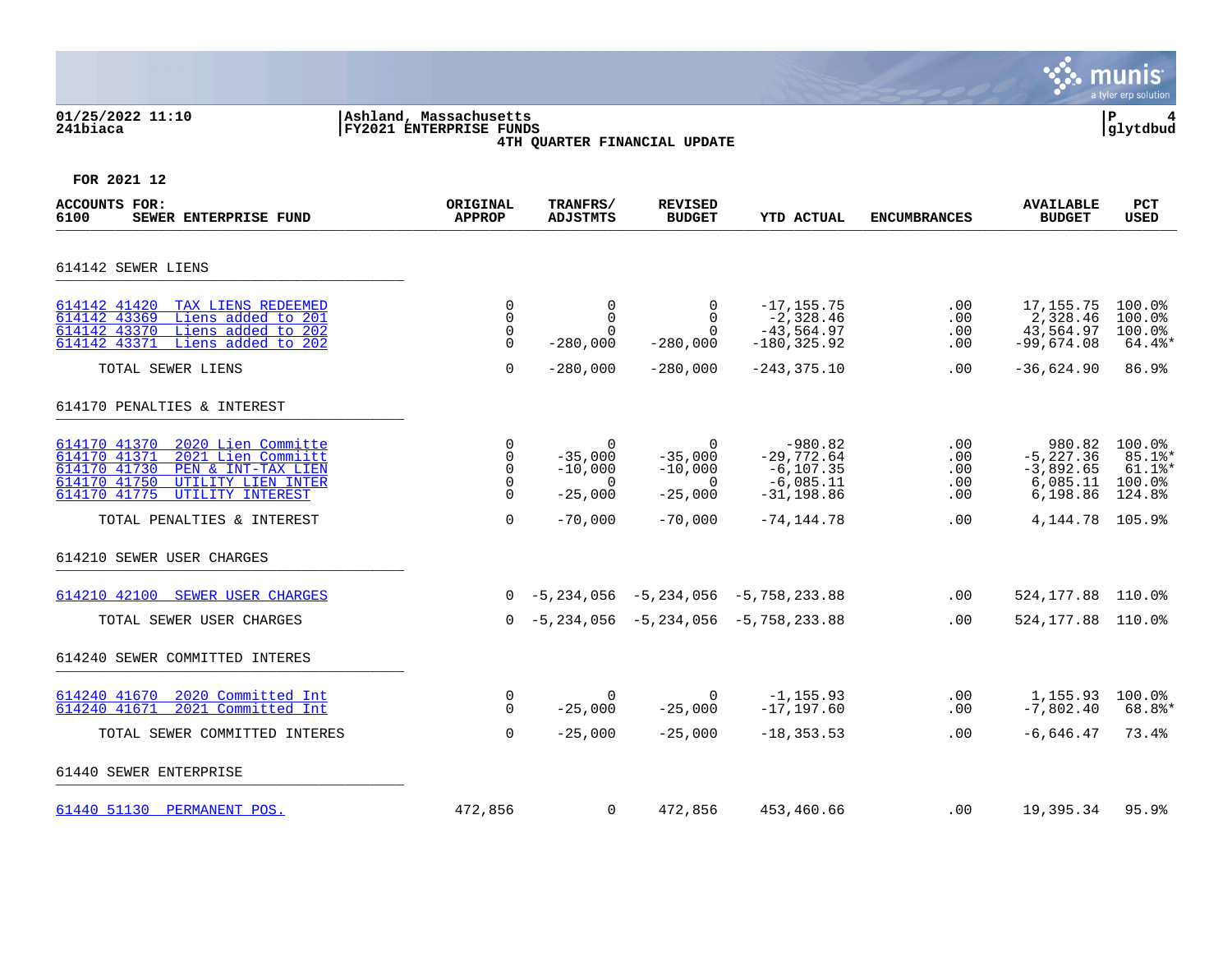

# **01/25/2022 11:10 |Ashland, Massachusetts |P 5 241biaca |FY2021 ENTERPRISE FUNDS |glytdbud**



**4TH QUARTER FINANCIAL UPDATE**

| <b>ACCOUNTS FOR:</b><br>6100<br>SEWER ENTERPRISE FUND                                                                                                                                                                                                                                 | ORIGINAL<br>APPROP                                                                                                                                                                                                                                                                                                                                                          | TRANFRS/<br><b>ADJSTMTS</b>       | <b>REVISED</b><br><b>BUDGET</b> | <b>YTD ACTUAL</b>                                            | <b>ENCUMBRANCES</b> | <b>AVAILABLE</b><br><b>BUDGET</b> | <b>PCT</b><br><b>USED</b> |
|---------------------------------------------------------------------------------------------------------------------------------------------------------------------------------------------------------------------------------------------------------------------------------------|-----------------------------------------------------------------------------------------------------------------------------------------------------------------------------------------------------------------------------------------------------------------------------------------------------------------------------------------------------------------------------|-----------------------------------|---------------------------------|--------------------------------------------------------------|---------------------|-----------------------------------|---------------------------|
| 61440 51300 O.T. & RECALL/BEEPE                                                                                                                                                                                                                                                       | 7,500                                                                                                                                                                                                                                                                                                                                                                       | $\mathbf 0$                       | 7,500                           | 11,823.01                                                    | .00                 | $-4,323.01$                       | $157.6$ $*$               |
| 61440 51350<br>BEEPER ALLOWANCE                                                                                                                                                                                                                                                       | $\begin{array}{r} 7\,, 500\ 12\,, 500\ 3\,, 500\ 0\ 6\,, 000\ 70\,, 000\ 3\,, 000\ 3\,, 000\ 70\,, 000\ 3\,, 000\ 60\,, 500\ 60\,, 500\ 1\,, 000\ 4\,, 000\ \end{array}$                                                                                                                                                                                                    | $\mathsf{O}$                      | 12,500                          | 17,427.97                                                    |                     | -4,927.97                         | $139.4$ *                 |
| 61440 51400<br>LONGEVITY & FRINGES                                                                                                                                                                                                                                                    |                                                                                                                                                                                                                                                                                                                                                                             | $\overline{0}$                    | 3,500                           | 2,908.00                                                     |                     | 592.00                            | 83.1%                     |
| 61440 51835<br>COVID-19 100%                                                                                                                                                                                                                                                          |                                                                                                                                                                                                                                                                                                                                                                             | $\mathsf 0$                       | $\overline{0}$                  | .00                                                          |                     | .00                               | .0%                       |
| UNIFORM EXP. ALLOW.<br>61440 51900                                                                                                                                                                                                                                                    |                                                                                                                                                                                                                                                                                                                                                                             | $\overline{0}$<br>$\overline{0}$  | 3,000                           | 3,310.41                                                     |                     | $-310.41$                         | 110.3%*                   |
| 61440 52000<br>PURCHASE OF SERVICE<br>61440 52100<br>UTILITIES EXPENSES                                                                                                                                                                                                               |                                                                                                                                                                                                                                                                                                                                                                             | $\mathsf{O}$                      | 5,000<br>70,000                 | 2,654.34<br>33,876.61                                        |                     | 2,345.66<br>36, 123.39            | 53.1%<br>48.4%            |
| 61440 52410 MAINT. SERVICE CONT                                                                                                                                                                                                                                                       |                                                                                                                                                                                                                                                                                                                                                                             | $\overline{0}$                    | 3,000                           | 1,343.45                                                     |                     | 1,656.55                          | 44.8%                     |
| CONTRACTED SERVICES<br>61440 52450                                                                                                                                                                                                                                                    |                                                                                                                                                                                                                                                                                                                                                                             | $\overline{0}$                    | 60,000                          | 34,519.93                                                    |                     | 23,761.07                         | 60.4%                     |
| 61440 52453<br>PURCHASE LAB TESTS                                                                                                                                                                                                                                                     |                                                                                                                                                                                                                                                                                                                                                                             | 300                               | 800                             | 216.00                                                       | .00                 | 584.00                            | 27.0%                     |
| 61440 52665<br><b>COVID-19 EXPENSES</b>                                                                                                                                                                                                                                               |                                                                                                                                                                                                                                                                                                                                                                             | $\overline{0}$                    | $\overline{0}$                  | .00                                                          | .00                 | .00                               | .0%                       |
| 61440 52710<br>OFFICE EQUIP LEASE                                                                                                                                                                                                                                                     |                                                                                                                                                                                                                                                                                                                                                                             | $\overline{0}$                    | 1,000                           | 876.71                                                       | $.00 \,$            | 123.29                            | 87.7%                     |
| RADIO EQUIP REPAIR/<br>61440 52720                                                                                                                                                                                                                                                    |                                                                                                                                                                                                                                                                                                                                                                             | $\overline{0}$                    | 500                             | $\begin{array}{r} 53.51 \\ 4,352.22 \\ 7,966.35 \end{array}$ | .00                 | 446.49                            | 10.7%                     |
| 61440 53410                                                                                                                                                                                                                                                                           |                                                                                                                                                                                                                                                                                                                                                                             | $\overline{0}$                    | 4,000                           |                                                              | .00                 | $-352.22$                         | 108.8%*                   |
| 61440 54000                                                                                                                                                                                                                                                                           |                                                                                                                                                                                                                                                                                                                                                                             | 1,000                             | 7,000                           |                                                              | .00                 | $-966.35$                         | 113.8%*                   |
| 61440 54150                                                                                                                                                                                                                                                                           |                                                                                                                                                                                                                                                                                                                                                                             | $\overline{0}$                    | 600                             | 119.73                                                       | 400.00              | 80.27                             | 86.6%                     |
| RADIO EQUIP REPAIR/<br>SUPPLIES<br>SUPPLIES<br>A 4,000<br>DOSTAGE \$/STAMPS/RE<br>OFFICE SUPPLIES<br>AUTO PARTS & SUPPLI<br>TOOLS / HARDWARE<br>TOOLS / HARDWARE<br>TOOLS / HARDWARE<br>TOOLS / HARDWARE<br>TOOLS / HARDWARE<br>TOOLS (FRAMINGHAM MULCH<br>61440 54200<br>61440 54400 |                                                                                                                                                                                                                                                                                                                                                                             | $-75$<br>$\overline{\phantom{0}}$ | 225<br>7,000                    | 221.33<br>5,824.84                                           | .00<br>950.00       | 3.67<br>225.16                    | 98.4%<br>96.8%            |
| 61440 54450                                                                                                                                                                                                                                                                           |                                                                                                                                                                                                                                                                                                                                                                             | $\overline{0}$                    | 6,000                           | 2,848.00                                                     | 2,450.00            | 702.00                            | 88.3%                     |
| 61440 54700                                                                                                                                                                                                                                                                           |                                                                                                                                                                                                                                                                                                                                                                             | $-8,000$                          | 37,000                          | 23,729.72                                                    | .00                 | 13,270.28                         | 64.1%                     |
| 61440 54720                                                                                                                                                                                                                                                                           |                                                                                                                                                                                                                                                                                                                                                                             | 1,500                             |                                 | .00                                                          | .00                 | 1,500.00                          | .0%                       |
| 61440 54730                                                                                                                                                                                                                                                                           |                                                                                                                                                                                                                                                                                                                                                                             | 3,200                             | $\frac{1}{3}, \frac{500}{700}$  |                                                              | .00                 | $-705.95$                         | 119.1%*                   |
| 61440 55800                                                                                                                                                                                                                                                                           |                                                                                                                                                                                                                                                                                                                                                                             | 2,075                             |                                 | 4,405.95<br>5,121.37                                         | .00                 | 1,953.63                          | 72.4%                     |
| 61440 56950                                                                                                                                                                                                                                                                           |                                                                                                                                                                                                                                                                                                                                                                             | $\overline{0}$                    | 2,830,362                       | 2,675,100.00<br>93,795.35                                    | .00                 | 155,262.00                        | 94.5%                     |
| 61440 56955                                                                                                                                                                                                                                                                           |                                                                                                                                                                                                                                                                                                                                                                             | $-484$                            | 94,516                          |                                                              | .00                 | 720.70                            | 99.2%                     |
| 61440 56965                                                                                                                                                                                                                                                                           |                                                                                                                                                                                                                                                                                                                                                                             | $-9,000$                          | 16,000                          | .00                                                          | .00                 | 16,000.00                         | .0%                       |
| 61440 57050<br>FRAMINGHAM SEWER TR                                                                                                                                                                                                                                                    |                                                                                                                                                                                                                                                                                                                                                                             | $\overline{0}$                    | 1,000,000                       | 1,000,000.00                                                 | .00                 | .00                               | 100.0%                    |
| 61440 57100<br>TRAVEL EXPENSES                                                                                                                                                                                                                                                        |                                                                                                                                                                                                                                                                                                                                                                             | 30                                | 30                              | 8.36                                                         | .00                 | 21.64                             | 27.9%                     |
| 61440 57300<br>DUES & MEMBERSHIPS<br>61440 57400<br>TRAINING/CONF./COUR                                                                                                                                                                                                               |                                                                                                                                                                                                                                                                                                                                                                             | $-30$<br>$\overline{0}$           | 70<br>1,500                     | $\overline{\phantom{0}}$ .00<br>608.76                       | .00<br>500.00       | 70.00<br>391.24                   | .0%<br>73.9%              |
| 61440 57861<br>EXPENSE CONTINGENCY                                                                                                                                                                                                                                                    |                                                                                                                                                                                                                                                                                                                                                                             | $\Omega$                          | 25,000                          |                                                              | .00                 | 2,633.68                          | 89.5%                     |
| 61440 58000<br>CAPITAL OUTLAY                                                                                                                                                                                                                                                         |                                                                                                                                                                                                                                                                                                                                                                             | 9,000                             | 316,500                         | 22, 366. 32<br>69, 121. 53                                   | 277,000.00          | $-29,621.53$                      | $109.4$ *                 |
| PRINCIPAL LONG TERM<br>61440 59150                                                                                                                                                                                                                                                    |                                                                                                                                                                                                                                                                                                                                                                             | $\overline{0}$                    | 413,495                         | 413,495.12                                                   | .00                 | $-.12$                            | $100.0$ *                 |
| 61440 59250<br>INTEREST ON NOTES                                                                                                                                                                                                                                                      |                                                                                                                                                                                                                                                                                                                                                                             | $\Omega$                          | 110,739                         | 110,738.60                                                   | .00                 | .40                               | $100.0$ %                 |
| 61440 59260<br>MWPAT ADMIN FEE                                                                                                                                                                                                                                                        |                                                                                                                                                                                                                                                                                                                                                                             | 484                               | 484                             | 483.75                                                       | $.00 \,$            | .20                               | $100.0$ %                 |
| TRANSFER TO GENERAL<br>61440 59710                                                                                                                                                                                                                                                    | $\begin{array}{c} \underline{\mathbf{N}} & 25,000 \\ \underline{\mathbf{R}} & 1,000,000 \\ \underline{\mathbf{3}} & 100 \\ \underline{\mathbf{N}} & 100 \\ \underline{\mathbf{N}} & 25,000 \\ \underline{\mathbf{25}},000 \\ \underline{\mathbf{307}},500 \\ \underline{\mathbf{307}},500 \\ \underline{\mathbf{413}},495 \\ \underline{\mathbf{AL}} & 238,104 \end{array}$ | $\overline{0}$                    | 238,104                         | 238,104.00                                                   | .00                 | .00                               | 100.0%                    |
| TOTAL SEWER ENTERPRISE                                                                                                                                                                                                                                                                | 5,760,556                                                                                                                                                                                                                                                                                                                                                                   | $\overline{0}$                    | 5,760,556                       | 5,240,881.90                                                 | 283,019.00          | 236,655.10                        | 95.9%                     |
| 614450 SEWER PERMITS                                                                                                                                                                                                                                                                  |                                                                                                                                                                                                                                                                                                                                                                             |                                   |                                 |                                                              |                     |                                   |                           |
| 614450 42080 SEWER LICENSES                                                                                                                                                                                                                                                           | 0                                                                                                                                                                                                                                                                                                                                                                           | $-1,500$                          | $-1,500$                        | $-2, 125.00$                                                 | .00                 |                                   | 625.00 141.7%             |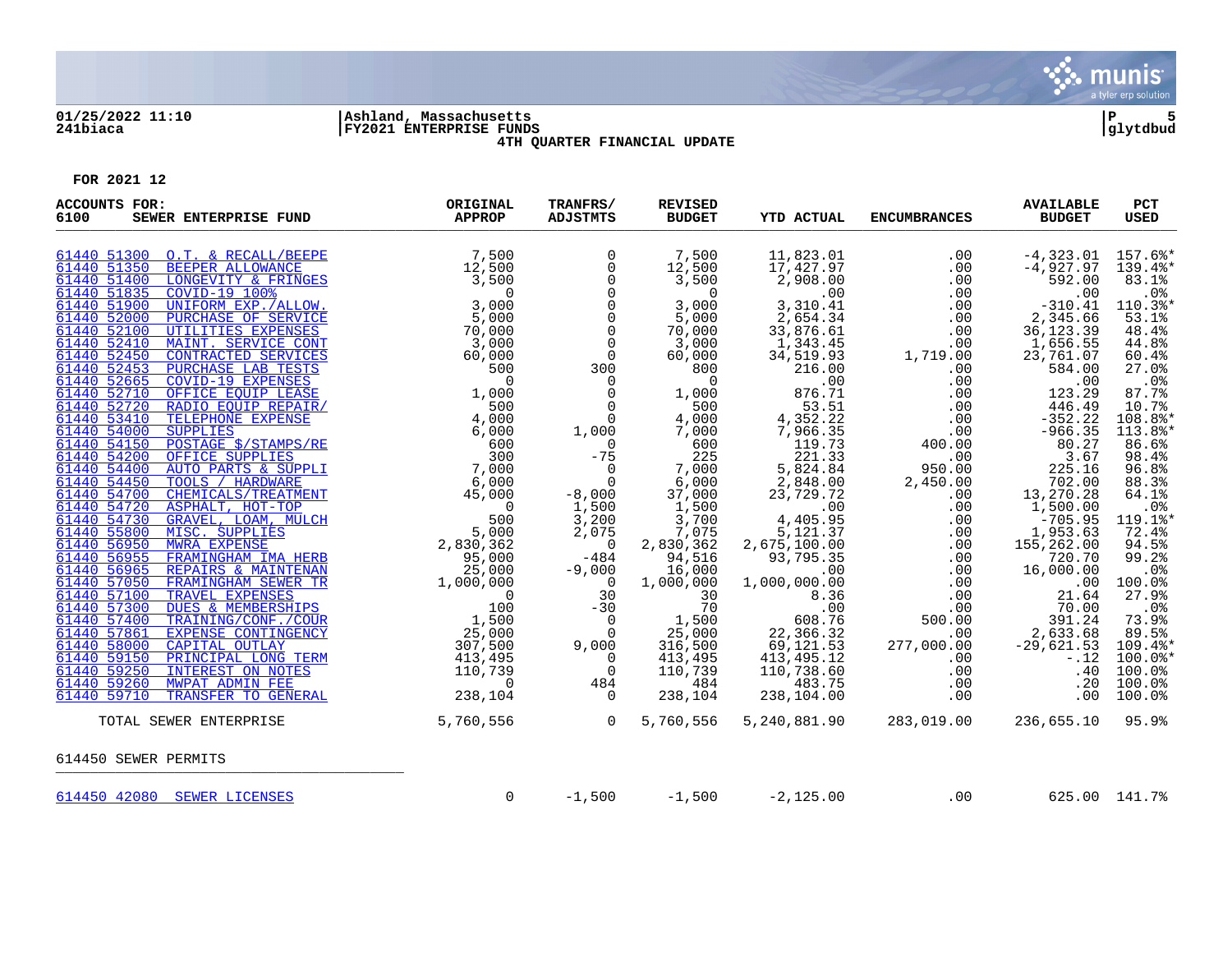

### **01/25/2022 11:10 |Ashland, Massachusetts |P 6 241biaca |FY2021 ENTERPRISE FUNDS |glytdbud 4TH QUARTER FINANCIAL UPDATE**



| <b>ACCOUNTS</b><br>FOR:<br>6100<br>SEWER ENTERPRISE FUND                                                       | ORIGINAL<br><b>APPROP</b>   | TRANFRS/<br>ADJSTMTS         | <b>REVISED</b><br><b>BUDGET</b> | <b>YTD ACTUAL</b>                             | <b>ENCUMBRANCES</b> | <b>AVAILABLE</b><br><b>BUDGET</b> | PCT<br><b>USED</b>         |
|----------------------------------------------------------------------------------------------------------------|-----------------------------|------------------------------|---------------------------------|-----------------------------------------------|---------------------|-----------------------------------|----------------------------|
| 614450 42090 SEWER PERMITS                                                                                     | 0                           | $-75,000$                    | $-75,000$                       | $-50,075.00$                                  | .00                 | $-24,925.00$                      | 66.8%*                     |
| TOTAL SEWER PERMITS                                                                                            | 0                           | $-76,500$                    | $-76,500$                       | $-52, 200.00$                                 | .00                 | $-24, 300.00$                     | 68.2%                      |
| 614750 SEWER ASSESSMENTS                                                                                       |                             |                              |                                 |                                               |                     |                                   |                            |
| 614750 41620<br>2020 Sewer Betterm<br>614750 41621<br>2021 Sewer Betterm<br>614750 44120<br>SEWER BETT. PD. IN |                             | $-75,000$                    | 0<br>75,000 –                   | $-5,375.39$<br>$-81, 294.14$<br>$-22, 342.89$ | .00<br>.00<br>.00   | 5,375.39<br>6,294.14<br>22,342.89 | 100.0%<br>108.4%<br>100.0% |
| TOTAL SEWER ASSESSMENTS                                                                                        | 0                           | $-75.000$                    | $-75,000$                       | $-109,012.42$                                 | .00                 | 34,012.42                         | 145.3%                     |
| TOTAL SEWER ENTERPRISE FUND                                                                                    | 5,760,556                   | $-5,760,556$                 | $\Omega$                        | $-1,014,437.81$                               | 283,019.00          | 731,418.81                        | 100.0%                     |
| TOTAL REVENUES<br>TOTAL EXPENSES                                                                               | $\overline{0}$<br>5,760,556 | -5,760,556<br>$\overline{0}$ | -5,760,556<br>5,760,556         | -6,255,319.71<br>5,240,881.90                 | .00<br>283,019.00   | 494,763.71<br>236,655.10          |                            |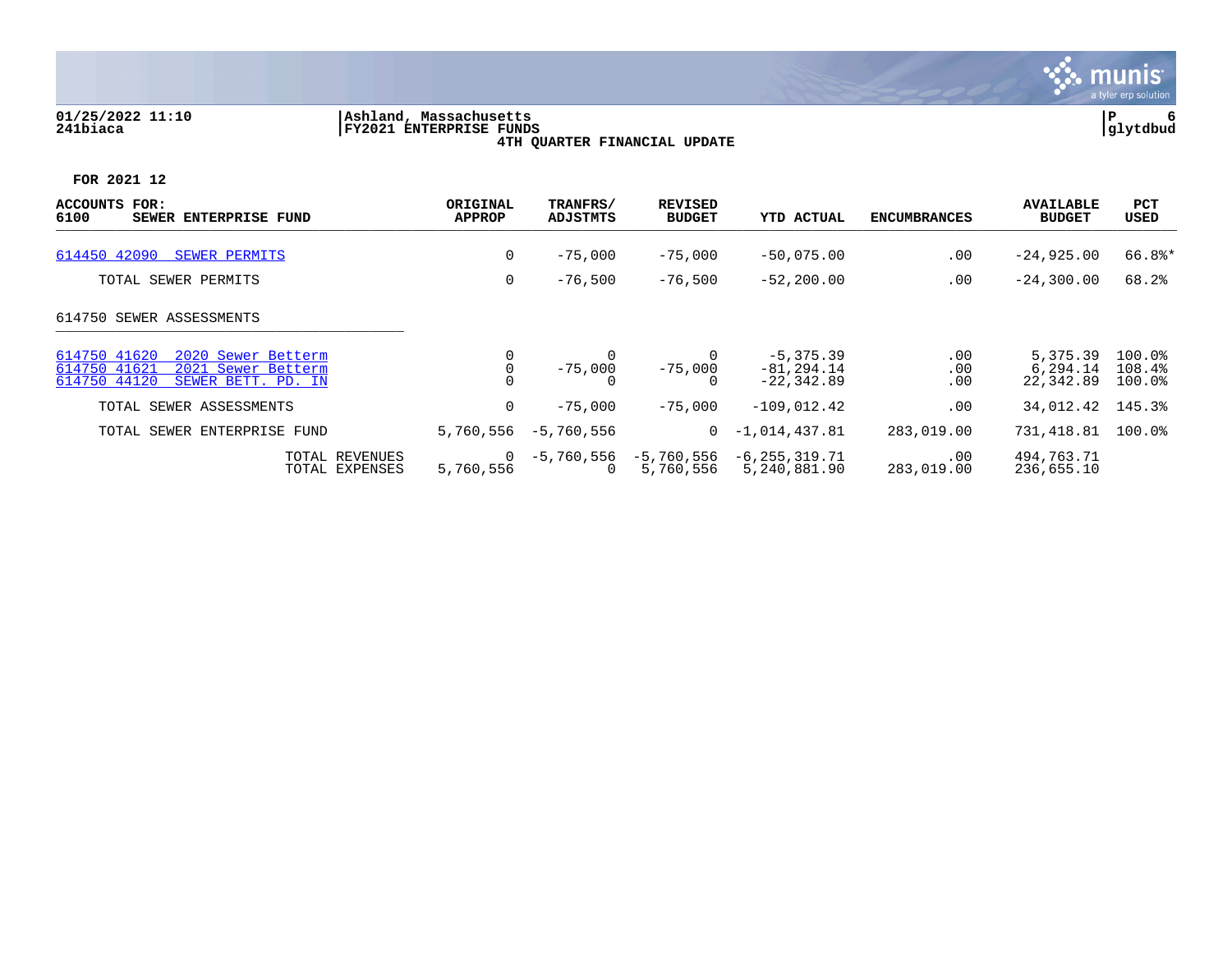#### **01/25/2022 11:10 |Ashland, Massachusetts |P 7 241biaca |FY2021 ENTERPRISE FUNDS |glytdbud 4TH QUARTER FINANCIAL UPDATE**



| <b>ACCOUNTS FOR:</b><br>SOLID WASTE DISPOS. ENTERPRISE<br>6200                                                                                                                    | ORIGINAL<br><b>APPROP</b>                          | TRANFRS/<br><b>ADJSTMTS</b>                       | <b>REVISED</b><br><b>BUDGET</b>                         | <b>YTD ACTUAL</b>                                             | <b>ENCUMBRANCES</b>             | <b>AVAILABLE</b><br><b>BUDGET</b>                     | <b>PCT</b><br><b>USED</b>                                   |
|-----------------------------------------------------------------------------------------------------------------------------------------------------------------------------------|----------------------------------------------------|---------------------------------------------------|---------------------------------------------------------|---------------------------------------------------------------|---------------------------------|-------------------------------------------------------|-------------------------------------------------------------|
| 624142 RUBBISH LIENS                                                                                                                                                              |                                                    |                                                   |                                                         |                                                               |                                 |                                                       |                                                             |
| 624142 41420<br>TAX LIENS REDEEMED<br>624142 43370<br>Liens added to 202<br>624142 43371<br>Liens added to 202                                                                    | $\mathbf 0$<br>$\mathbf 0$<br>$\mathbf 0$          | $\Omega$<br>$\Omega$<br>$-42,000$                 | $\Omega$<br>$\Omega$<br>$-42,000$                       | $-1, 399.63$<br>$-6,902.29$<br>$-32, 245.50$                  | .00<br>.00<br>.00               | 1,399.63<br>6,902.29<br>$-9,754.50$                   | $100.0$ <sup>8</sup><br>100.0%<br>76.8%*                    |
| TOTAL RUBBISH LIENS                                                                                                                                                               | $\mathbf 0$                                        | $-42,000$                                         | $-42,000$                                               | $-40,547.42$                                                  | .00                             | $-1,452.58$                                           | 96.5%                                                       |
| 624170 PENALTIES & INTEREST                                                                                                                                                       |                                                    |                                                   |                                                         |                                                               |                                 |                                                       |                                                             |
| 624170 41370<br>2020 Lien Committe<br>624170 41371<br>2021 Lien Commiitt<br>624170 41730<br>PEN & INT-TAX LIEN<br>624170 41775<br>UTILITY INTEREST                                | $\Omega$<br>$\mathbf 0$<br>$\Omega$<br>$\Omega$    | $\Omega$<br>$-6,000$<br>$\Omega$<br>$-1,928$      | $\Omega$<br>$-6,000$<br>$\Omega$<br>$-1,928$            | $-252.89$<br>$-6,938.21$<br>$-709.66$<br>$-5,800.57$          | .00<br>.00<br>.00<br>.00        | 252.89<br>938.21<br>709.66<br>3,872.57                | 100.0%<br>115.6%<br>100.0%<br>300.9%                        |
| TOTAL PENALTIES & INTEREST                                                                                                                                                        | 0                                                  | $-7,928$                                          | $-7,928$                                                | $-13,701.33$                                                  | .00                             | 5,773.33 172.8%                                       |                                                             |
| 62430 RUBBISH REMOVAL                                                                                                                                                             |                                                    |                                                   |                                                         |                                                               |                                 |                                                       |                                                             |
| 62430 51190<br>OTHER SALARIES<br>62430 51400<br>LONGEVITY & FRINGES<br>62430 52910<br>RUBBISH REMOVAL<br>62430 52930<br>HAZ.HOUSEHOLD WASTE<br>62430 59710<br>TRANSFER TO GENERAL | 28,991<br>300<br>1,300,000<br>25,000<br>20,637     | 0<br>0<br>$\mathbf 0$<br>$\mathbf 0$<br>$\Omega$  | 28,991<br>300<br>1,300,000<br>25,000<br>20,637          | 28,937.21<br>300.00<br>1,211,900.32<br>62,814.01<br>20,637.00 | .00<br>.00<br>.00<br>.00<br>.00 | 53.79<br>.00<br>88,099.68<br>$-37,814.01$<br>$.00 \,$ | 99.8%<br>$100.0$ <sup>8</sup><br>93.2%<br>251.3%*<br>100.0% |
| TOTAL RUBBISH REMOVAL                                                                                                                                                             | 1,374,928                                          | $\Omega$                                          | 1,374,928                                               | 1,324,588.54                                                  | .00.                            | 50,339.46                                             | 96.3%                                                       |
| 624320 FEES                                                                                                                                                                       |                                                    |                                                   |                                                         |                                                               |                                 |                                                       |                                                             |
| 624320 41741<br>RUBBISH DEMANDS<br>624320 43285<br><b>RUBBISH BAG FEE</b><br>624320 43290<br>RUBBISH COLLECTION<br>624320 43870<br>RECYCLING REVENUES                             | $\mathbf 0$<br>$\mathbf 0$<br>$\Omega$<br>$\Omega$ | $-15,000$<br>$-385,000$<br>$-750,000$<br>$\Omega$ | $-15,000$<br>$-385,000$<br>$-750,000$<br>$\overline{0}$ | -19,987.78<br>$-411, 229.88$<br>$-750, 102.43$<br>8,795.00    | .00<br>.00<br>.00<br>.00        | 4,987.78<br>26, 229.88<br>102.43<br>$-8,795.00$       | 133.3%<br>106.8%<br>$100.0$ %<br>$100.0$ *                  |
| TOTAL FEES                                                                                                                                                                        | $\Omega$                                           |                                                   |                                                         | $-1, 150, 000 -1, 150, 000 -1, 172, 525.09$                   | .00                             | 22,525.09                                             | $102.0$ <sup>8</sup>                                        |
| 624990 OTHER FINANCING SOURCES                                                                                                                                                    |                                                    |                                                   |                                                         |                                                               |                                 |                                                       |                                                             |
| 624990 49905 USE OF RETAINED EA                                                                                                                                                   | 0                                                  | $-175,000$                                        | $-175,000$                                              | $-175,000.00$                                                 | .00                             |                                                       | .00 100.0                                                   |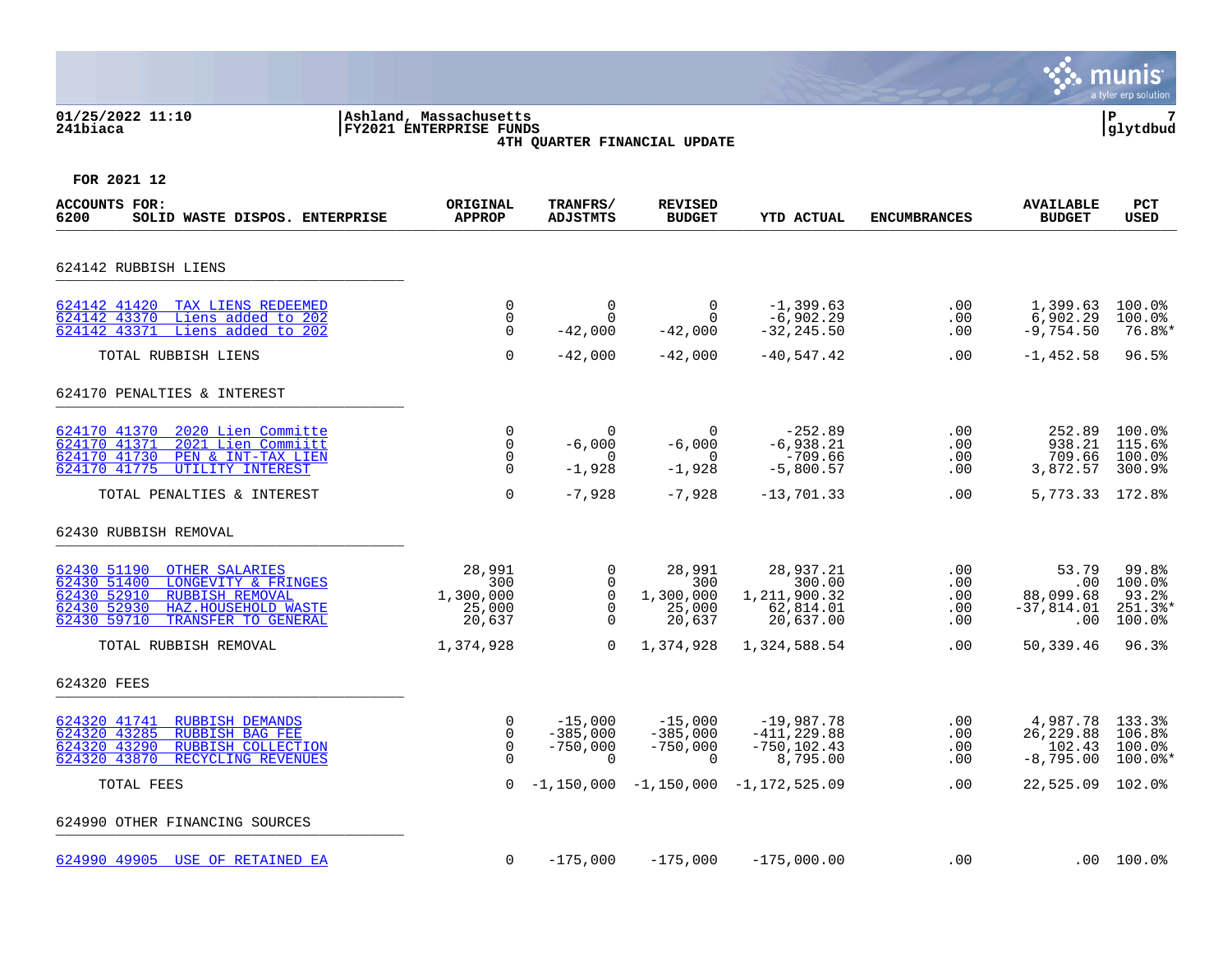

### **01/25/2022 11:10 |Ashland, Massachusetts |P 8 241biaca |FY2021 ENTERPRISE FUNDS |glytdbud 4TH QUARTER FINANCIAL UPDATE**



| ACCOUNTS FOR:<br>6200<br>SOLID WASTE DISPOS. ENTERPRISE | ORIGINAL<br><b>APPROP</b> | TRANFRS/<br>ADJSTMTS | REVISED<br><b>BUDGET</b> | YTD ACTUAL                                   | <b>ENCUMBRANCES</b> | <b>AVAILABLE</b><br><b>BUDGET</b> | PCT<br>USED |
|---------------------------------------------------------|---------------------------|----------------------|--------------------------|----------------------------------------------|---------------------|-----------------------------------|-------------|
|                                                         |                           |                      |                          |                                              |                     |                                   |             |
| TOTAL OTHER FINANCING SOURCES                           |                           | $-175.000$           | $-175.000$               | $-175.000.00$                                | $.00 \,$            | .00                               | $100.0\%$   |
| TOTAL SOLID WASTE DISPOS. ENTERPRISE                    | 1,374,928                 | -1,374,928           |                          | $-77.185.30$                                 | .00                 | 77,185.30                         | 100.0%      |
| TOTAL REVENUES<br>TOTAL EXPENSES                        | 1,374,928                 | $0 - 1,374,928$      | 1,374,928                | $-1,374,928$ $-1,401,773.84$<br>1,324,588.54 | .00<br>$.00 \,$     | 26,845.84<br>50,339.46            |             |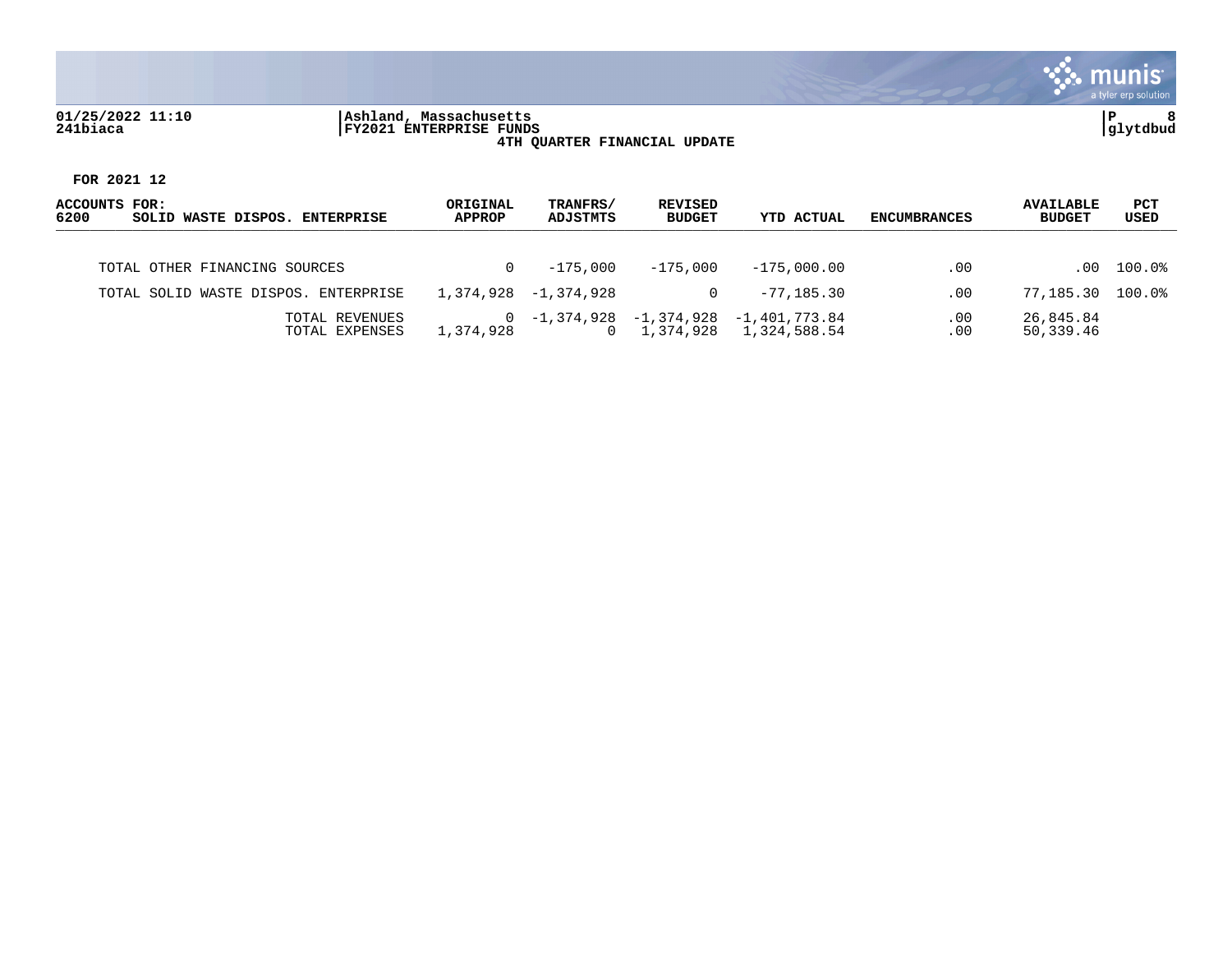#### **01/25/2022 11:10 |Ashland, Massachusetts |P 9 241biaca |FY2021 ENTERPRISE FUNDS |glytdbud 4TH QUARTER FINANCIAL UPDATE**



| ACCOUNTS FOR:<br>6300<br>ATHLETIC FIELD ENTERPRISE FUND                                                                                                                                                                                                                                                                                                                                                                                                  | ORIGINAL<br><b>APPROP</b>                                                                                | TRANFRS/<br><b>ADJSTMTS</b> | <b>REVISED</b><br><b>BUDGET</b>                                                                                  | <b>YTD ACTUAL</b>                                                                                                   | <b>ENCUMBRANCES</b>                                                              | <b>AVAILABLE</b><br><b>BUDGET</b>                                                                                                       | <b>PCT</b><br><b>USED</b>                                                                                                    |
|----------------------------------------------------------------------------------------------------------------------------------------------------------------------------------------------------------------------------------------------------------------------------------------------------------------------------------------------------------------------------------------------------------------------------------------------------------|----------------------------------------------------------------------------------------------------------|-----------------------------|------------------------------------------------------------------------------------------------------------------|---------------------------------------------------------------------------------------------------------------------|----------------------------------------------------------------------------------|-----------------------------------------------------------------------------------------------------------------------------------------|------------------------------------------------------------------------------------------------------------------------------|
| 634320 FEES                                                                                                                                                                                                                                                                                                                                                                                                                                              |                                                                                                          |                             |                                                                                                                  |                                                                                                                     |                                                                                  |                                                                                                                                         |                                                                                                                              |
| 634320 43490 ADVERTISING FEES                                                                                                                                                                                                                                                                                                                                                                                                                            | $\Omega$                                                                                                 | $-1,000$                    | $-1,000$                                                                                                         | $-1,400.00$                                                                                                         | .00                                                                              |                                                                                                                                         | 400.00 140.0%                                                                                                                |
| TOTAL FEES                                                                                                                                                                                                                                                                                                                                                                                                                                               | $\Omega$                                                                                                 | $-1,000$                    | $-1,000$                                                                                                         | $-1,400.00$                                                                                                         | .00                                                                              | 400.00                                                                                                                                  | 140.0%                                                                                                                       |
| 634360 RENTALS                                                                                                                                                                                                                                                                                                                                                                                                                                           |                                                                                                          |                             |                                                                                                                  |                                                                                                                     |                                                                                  |                                                                                                                                         |                                                                                                                              |
| 634360 46490 FIELD RENTALS                                                                                                                                                                                                                                                                                                                                                                                                                               | $\Omega$                                                                                                 | $-57,720$                   | $-57,720$                                                                                                        | $-51, 212.50$                                                                                                       | .00                                                                              | $-6,507.50$                                                                                                                             | 88.7%*                                                                                                                       |
| TOTAL RENTALS                                                                                                                                                                                                                                                                                                                                                                                                                                            | $\Omega$                                                                                                 | $-57,720$                   | $-57,720$                                                                                                        | $-51, 212.50$                                                                                                       | .00                                                                              | $-6,507.50$                                                                                                                             | 88.7%                                                                                                                        |
| 63490 ATHLETIC FIELD ENTERPRISE                                                                                                                                                                                                                                                                                                                                                                                                                          |                                                                                                          |                             |                                                                                                                  |                                                                                                                     |                                                                                  |                                                                                                                                         |                                                                                                                              |
| 63490 49710<br>TRANSFER FROM GEN.<br>63490 51130<br>PERMANENT POS.<br>63490 51300<br>O.T. & RECALL/BEEPE<br>63490 51400<br>LONGEVITY & FRINGES<br>63490 51900<br>UNIFORM EXP./ALLOW.<br>63490 52450<br><b>CONTRACTED SERVICES</b><br>63490 54400<br>AUTO PARTS & SUPPLI<br>63490 54450<br>TOOLS / HARDWARE<br>63490 54730<br>GRAVEL, LOAM, MULCH<br>MISC. SUPPLIES<br>63490 55800<br>CAPITAL OUTLAY<br>63490 58000<br>63490 59710<br>TRANSFER TO GENERAL | 0<br>54,769<br>1,000<br>300<br>$\Omega$<br>48,500<br>2,000<br>2,000<br>2,000<br>2,000<br>17,500<br>5,392 | $-76,741$<br>0              | $-76,741$<br>54,769<br>1,000<br>300<br>$\Omega$<br>48,500<br>2,000<br>2,000<br>2,000<br>2,000<br>17,500<br>5,392 | $-76, 741.00$<br>52,545.07<br>.00<br>260.00<br>740.00<br>7,067.50<br>.00<br>.99<br>.00<br>982.88<br>.00<br>5,392.00 | .00<br>.00<br>.00<br>.00<br>.00<br>.00<br>.00<br>.00<br>.00<br>.00<br>.00<br>.00 | $.00 \,$<br>2,223.93<br>1,000.00<br>40.00<br>$-740.00$<br>41,432.50<br>2,000.00<br>1,999.01<br>2,000.00<br>1,017.12<br>17,500.00<br>.00 | 100.0%<br>95.9%<br>.0%<br>86.7%<br>$100.0$ *<br>14.6%<br>.0 <sub>8</sub><br>.0%<br>.0%<br>49.1%<br>.0 <sub>8</sub><br>100.0% |
| TOTAL ATHLETIC FIELD ENTERPRISE                                                                                                                                                                                                                                                                                                                                                                                                                          | 135,461                                                                                                  | $-76,741$                   | 58,720                                                                                                           | $-9,752.56$                                                                                                         | .00                                                                              | 68,472.56                                                                                                                               | $-16.6%$                                                                                                                     |
| TOTAL ATHLETIC FIELD ENTERPRISE FUND                                                                                                                                                                                                                                                                                                                                                                                                                     | 135,461                                                                                                  | $-135,461$                  | 0                                                                                                                | $-62, 365.06$                                                                                                       | .00                                                                              | 62,365.06                                                                                                                               | 100.0%                                                                                                                       |
| TOTAL REVENUES<br>TOTAL EXPENSES                                                                                                                                                                                                                                                                                                                                                                                                                         | 0<br>135,461                                                                                             | $-135,461$<br>$\Omega$      | $-135, 461$<br>135,461                                                                                           | $-129, 353.50$<br>66,988.44                                                                                         | .00<br>.00                                                                       | $-6, 107.50$<br>68,472.56                                                                                                               |                                                                                                                              |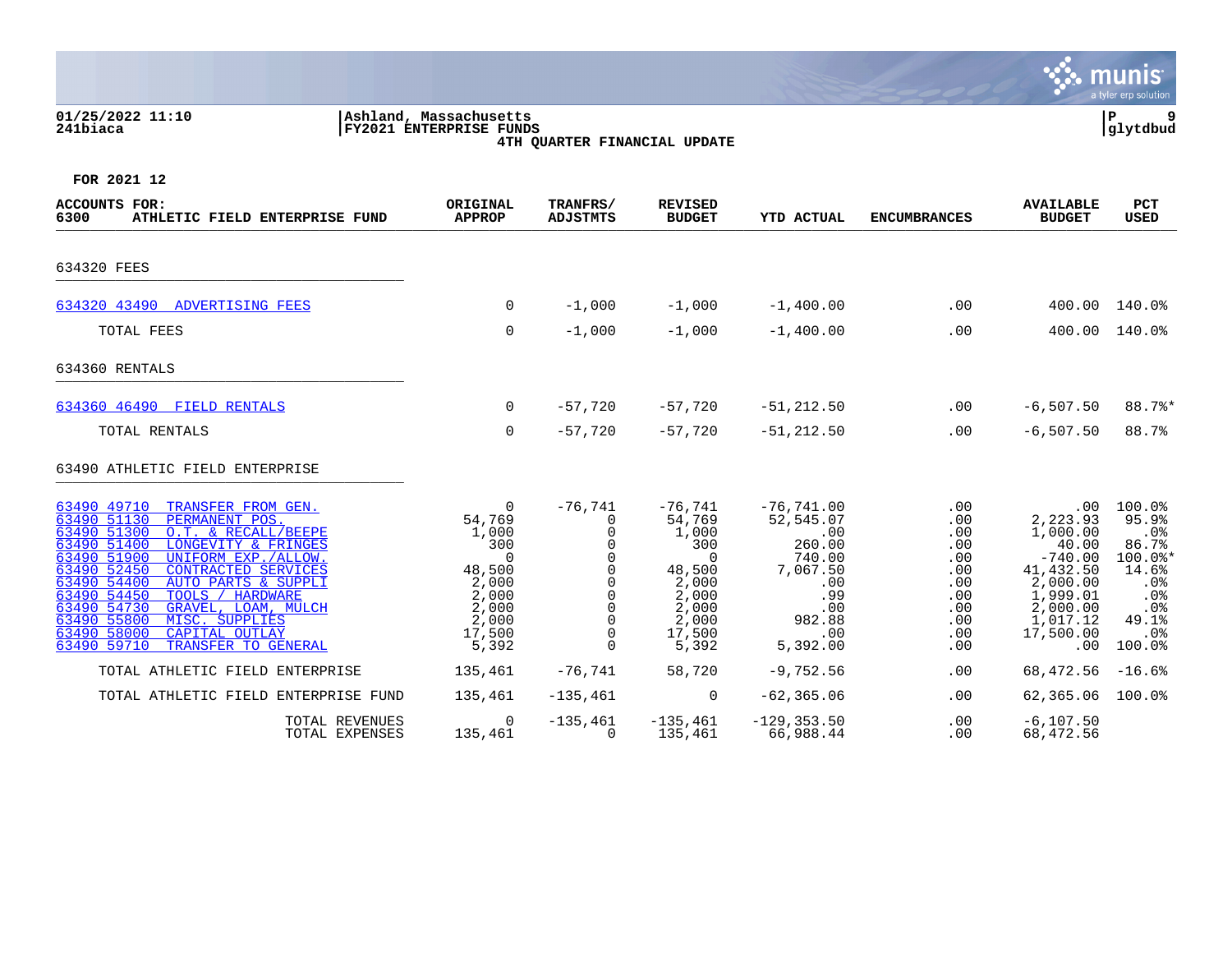

## **01/25/2022 11:10 |Ashland, Massachusetts |P 10 241biaca |FY2021 ENTERPRISE FUNDS |glytdbud 4TH QUARTER FINANCIAL UPDATE**



| <b>ACCOUNTS</b><br>FOR:<br>6400<br>CABLE ACCESS                                                                                                                                                                                                                         | ORIGINAL<br><b>APPROP</b>   | TRANFRS/<br>ADJSTMTS    | <b>REVISED</b><br><b>BUDGET</b>                        | <b>YTD ACTUAL</b>                                                                           | <b>ENCUMBRANCES</b>                           | <b>AVAILABLE</b><br><b>BUDGET</b>                                                | PCT<br><b>USED</b>                                                                           |
|-------------------------------------------------------------------------------------------------------------------------------------------------------------------------------------------------------------------------------------------------------------------------|-----------------------------|-------------------------|--------------------------------------------------------|---------------------------------------------------------------------------------------------|-----------------------------------------------|----------------------------------------------------------------------------------|----------------------------------------------------------------------------------------------|
| 64010 CABLE ACCESS                                                                                                                                                                                                                                                      |                             |                         |                                                        |                                                                                             |                                               |                                                                                  |                                                                                              |
|                                                                                                                                                                                                                                                                         |                             |                         |                                                        |                                                                                             |                                               |                                                                                  |                                                                                              |
| 64010 44565<br>CABLE ACCESS - STUD<br>64010 45805<br>CABLE ACCESS GIFTS<br>64010 49710<br>TRANSFER FROM GEN.<br>64010 49905<br>USE OF RETAINED EAR<br>64010 54555<br>CABLE ACCESS -<br>TOWN<br>64010 54565<br>CABLE ACCESS - STUD<br>64010 56284<br>CABLE ACCESS GIFT - | 55,000<br>135,000<br>10,000 | $-92,000$<br>$-108,000$ | $-92,000$<br>$-108,000$<br>55,000<br>135,000<br>10,000 | $-376, 292.96$<br>$-11,865.61$<br>$-92,000.00$<br>$-108,000.00$<br>.00<br>422,610.77<br>.00 | .00<br>.00<br>.00<br>.00<br>.00<br>.00<br>.00 | 376,292.96<br>11,865.61<br>.00<br>.00<br>55,000.00<br>$-287,610.77$<br>10,000.00 | $100.0$ <sup>8</sup><br>100.0%<br>100.0%<br>100.0%<br>.0 <sub>8</sub><br>$313.0$ *<br>$.0\%$ |
| TOTAL CABLE ACCESS                                                                                                                                                                                                                                                      | 200,000                     | $-200,000$              | 0                                                      | $-165, 547.80$                                                                              | .00                                           | 165,547.80                                                                       | $100.0$ %                                                                                    |
| TOTAL CABLE ACCESS                                                                                                                                                                                                                                                      | 200,000                     | $-200,000$              | $\Omega$                                               | $-165, 547.80$                                                                              | .00                                           | 165,547.80                                                                       | 100.0%                                                                                       |
| TOTAL REVENUES<br>TOTAL EXPENSES                                                                                                                                                                                                                                        | 0<br>200,000                | $-200,000$<br>$\Omega$  | $-200.000$<br>200,000                                  | $-588, 158.57$<br>422,610.77                                                                | .00<br>.00                                    | 388,158.57<br>$-222,610.77$                                                      |                                                                                              |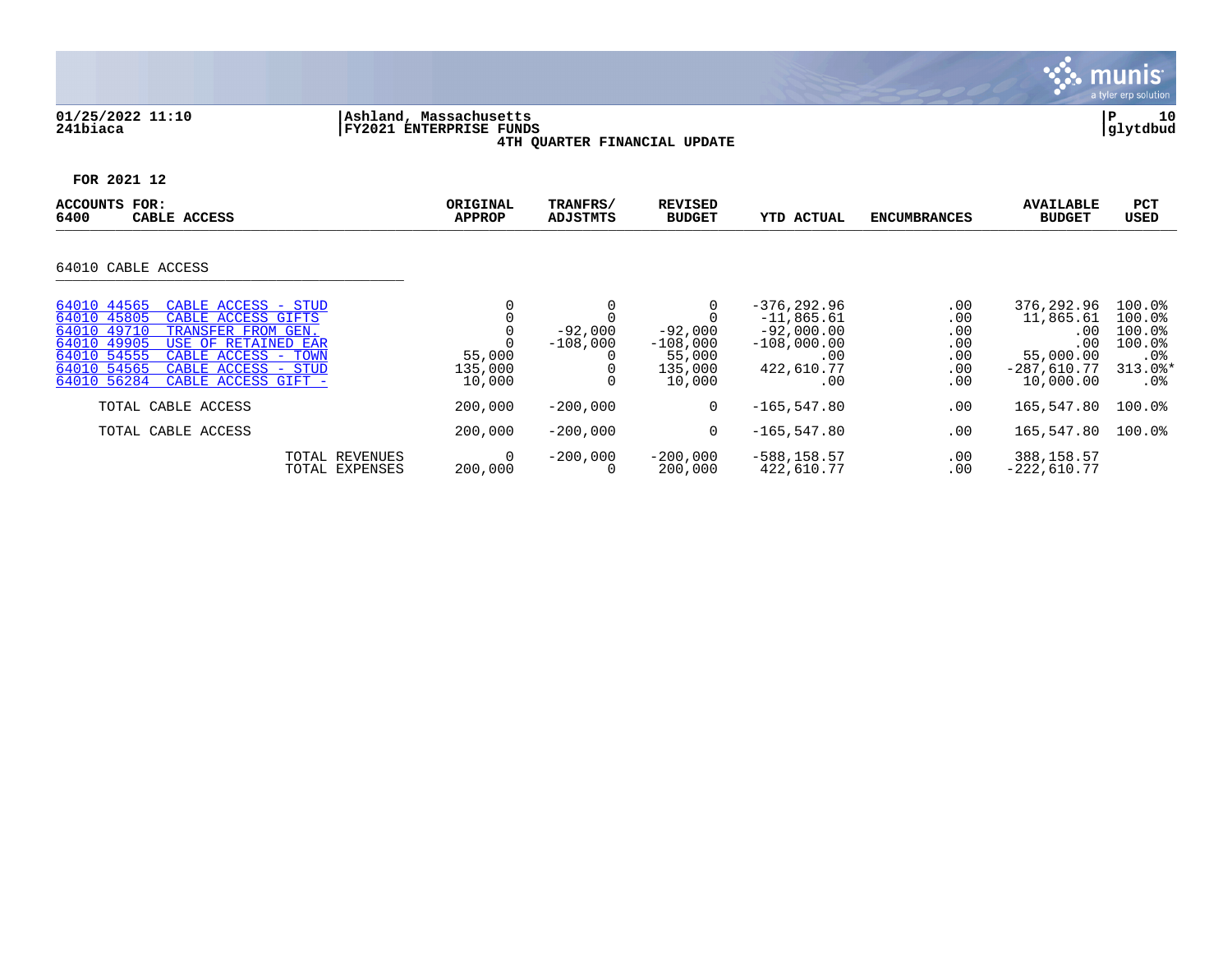

### **01/25/2022 11:10 |Ashland, Massachusetts |P 11 241biaca |FY2021 ENTERPRISE FUNDS |glytdbud 4TH QUARTER FINANCIAL UPDATE**



| <b>ACCOUNTS</b><br>FOR:<br>STORMWATER ENTERPRISE FUND<br>6500                                                                                                                                                                                                                                                                                                                                                                                                                                                                                 | ORIGINAL<br><b>APPROP</b>                                                                        | TRANFRS/<br><b>ADJSTMTS</b>                                                                   | <b>REVISED</b><br><b>BUDGET</b>                                                                           | <b>YTD ACTUAL</b>                                                                                                                                                                   | <b>ENCUMBRANCES</b>                                                                                                  | <b>AVAILABLE</b><br><b>BUDGET</b>                                                                                                                               | PCT<br><b>USED</b>                                                                                                                                     |
|-----------------------------------------------------------------------------------------------------------------------------------------------------------------------------------------------------------------------------------------------------------------------------------------------------------------------------------------------------------------------------------------------------------------------------------------------------------------------------------------------------------------------------------------------|--------------------------------------------------------------------------------------------------|-----------------------------------------------------------------------------------------------|-----------------------------------------------------------------------------------------------------------|-------------------------------------------------------------------------------------------------------------------------------------------------------------------------------------|----------------------------------------------------------------------------------------------------------------------|-----------------------------------------------------------------------------------------------------------------------------------------------------------------|--------------------------------------------------------------------------------------------------------------------------------------------------------|
| 6500 STORMWATER ENTERPRISE FUND                                                                                                                                                                                                                                                                                                                                                                                                                                                                                                               |                                                                                                  |                                                                                               |                                                                                                           |                                                                                                                                                                                     |                                                                                                                      |                                                                                                                                                                 |                                                                                                                                                        |
| 6500 41775<br>UTILITY INTEREST<br>6500 43300<br>STORMWATER FEES<br>6500 51130<br>PERMANENT POS.<br>6500 51400<br>LONGEVITY & FRINGES<br>6500 51835<br>COVID-19 100%<br>6500 51900<br>UNIFORM EXP./ALLOW.<br>6500 52000<br>PURCHASE OF SERVICES<br>6500 52450<br>CONTRACTED SERVICES<br>6500 54000<br><b>SUPPLIES</b><br>6500 54150<br>POSTAGE \$/STAMPS/REG<br>6500 54450<br>TOOLS / HARDWARE<br>6500 54710<br>CONCRETE (CEMENT)<br>6500 54720<br>ASPHALT, HOT-TOP<br>6500 57400<br>TRAINING/CONF./COURS<br>6500 59710<br>TRANSFER TO GENERAL | 0<br>181,415<br>14,000<br>73,000<br>3,500<br>3,500<br>2,000<br>1,000<br>2,000<br>4,000<br>31,228 | $\Omega$<br>$-315,643$<br>$-1,200$<br>$\Omega$<br>500<br>$-1,500$<br>1,500<br>700<br>$\Omega$ | $-315,643$<br>181,415<br>12,800<br>73,000<br>4,000<br>2,000<br>3,500<br>1,000<br>2,000<br>4,700<br>31,228 | $-2,436.25$<br>$-358, 915.08$<br>169,343.21<br>1,050.00<br>.00<br>1,840.00<br>11,332.94<br>69,262.52<br>3,970.14<br>490.40<br>3,237.25<br>486.30<br>1,210.65<br>700.00<br>31,228.00 | .00<br>.00<br>.00<br>.00<br>.00<br>.00<br>1,467.00<br>5,071.25<br>.00<br>.00<br>.00<br>.00<br>.00<br>4,000.00<br>.00 | 2,436.25<br>43,272.08<br>12,071.79<br>$-1,050.00$<br>.00<br>$-1,840.00$<br>.06<br>$-1, 333.77$<br>29.86<br>1,509.60<br>262.75<br>513.70<br>789.35<br>.00<br>.00 | 100.0%<br>113.7%<br>93.3%<br>$100.0$ *<br>$.0\%$<br>$100.0$ *<br>100.0%<br>101.8%*<br>99.3%<br>24.5%<br>92.5%<br>48.6%<br>60.5%<br>$100.0$ %<br>100.0% |
| TOTAL STORMWATER ENTERPRISE FUND                                                                                                                                                                                                                                                                                                                                                                                                                                                                                                              | 315,643                                                                                          | $-315,643$                                                                                    | 0                                                                                                         | $-67, 199.92$                                                                                                                                                                       | 10,538.25                                                                                                            | 56,661.67                                                                                                                                                       | 100.0%                                                                                                                                                 |
| TOTAL STORMWATER ENTERPRISE FUND                                                                                                                                                                                                                                                                                                                                                                                                                                                                                                              | 315,643                                                                                          | $-315,643$                                                                                    | 0                                                                                                         | $-67, 199.92$                                                                                                                                                                       | 10,538.25                                                                                                            | 56,661.67                                                                                                                                                       | $100.0$ %                                                                                                                                              |
| TOTAL REVENUES<br>TOTAL EXPENSES                                                                                                                                                                                                                                                                                                                                                                                                                                                                                                              | 0<br>315,643                                                                                     | $-315,643$<br>$\Omega$                                                                        | $-315,643$<br>315,643                                                                                     | $-361, 351.33$<br>294, 151.41                                                                                                                                                       | $.00 \,$<br>10,538.25                                                                                                | 45,708.33<br>10,953.34                                                                                                                                          |                                                                                                                                                        |